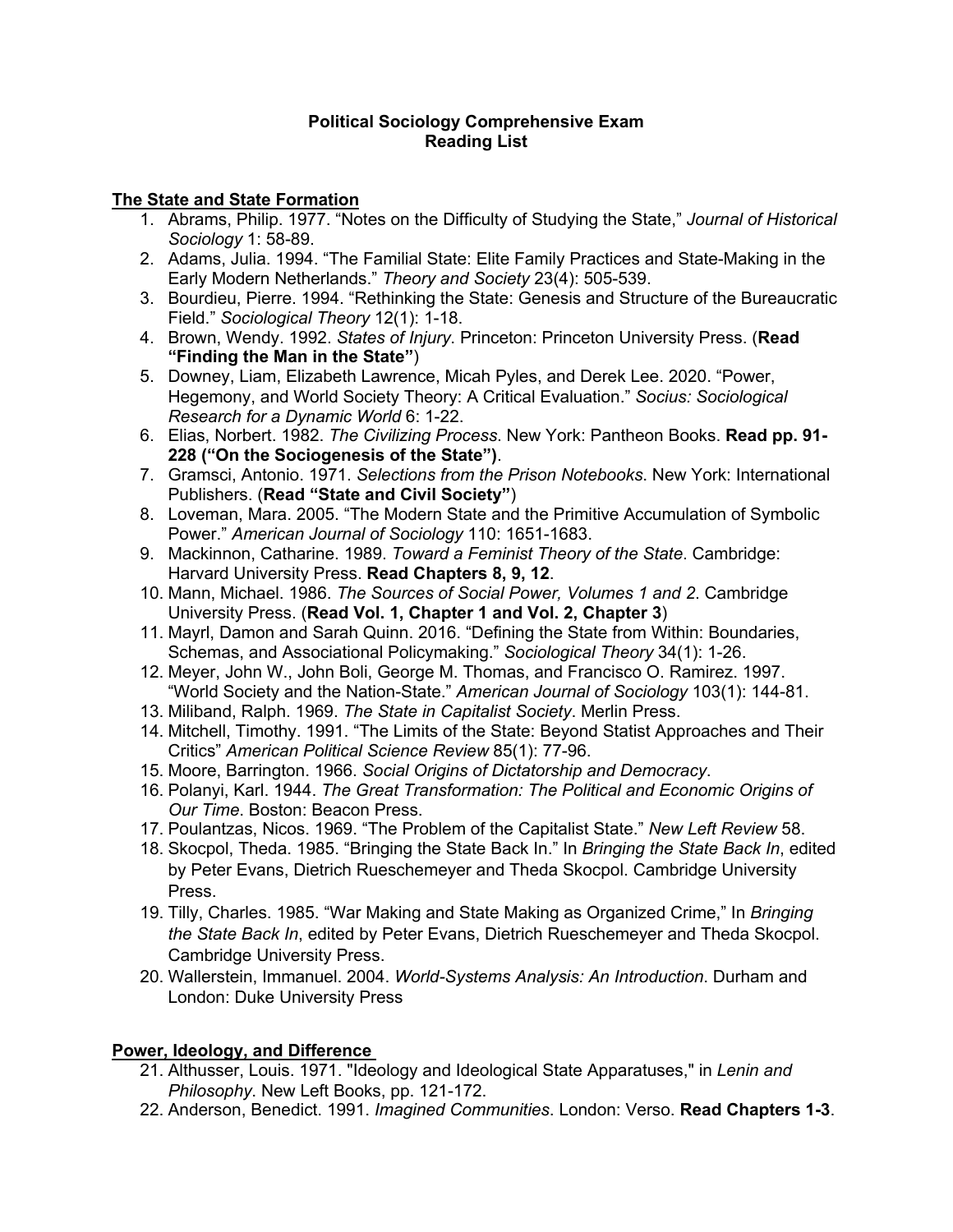- 23. Bourdieu, Pierre. 1989. "Social Space and Symbolic Power." *Sociological Theory* 7: 14- 25.
- 24. Bourdieu, Pierre. 1993. "Part III. Symbolic Power and the Political Field," in *Language and Symbolic Power*. Harvard University Press.
- 25. Brubaker, Rogers. 1992. *Citizenship and Nationhood in France and Germany*. Cambridge: Harvard University Press. **Read the Introduction and Part I**.
- 26. Chatterjee, Partha. 1993. *Whose Imagined Community? The Nation and its Fragments*. Princeton: Princeton University Press.
- 27. Chibber, Vivek. 2014. *Postcolonial Theory and the Specter of Capital*. Verso Books.
- 28. Collins, Patricia Hill. 2019. *Intersectionality as Critical Theory*. Durham: Duke University Press.
- 29. De Leon, Cedric, Manali Desai, and Cihan Tugal. 2009. "Political Articulation: Parties and the Constitution of Cleavages in the United States, India, and Turkey." *Sociological Theory* 27: 193-219.
- 30. Fanon, Frantz. 2008 [1952]. Black Skin, White Masks.
- 31. Fields, Barbara J. 1990. "Slavery, Race and Ideology in the United States of America." *New Left Review* 181: 95-118.
- 32. Foucault, Michel. 1978. *History of Sexuality*.
- 33. Go, Julian. 2013. "For a Postcolonial Sociology." *Theory and Society* 42(1): 25-55.
- 34. Hall, Stuart. 2019 [1980]. "Race, Articulation, and Societies Structured in Dominance," in *Essential Essays, Volume 1*. Duke University Press, pp. 172-221.
- 35. Laclau, Ernesto and Chantal Mouffe. 1985. *Hegemony and Socialist Strategy*. London: Verso.
- 36. Lukes, Steven. 2005 [1974]. *Power: A Radical View. 2nd Ed*. MacMillan.
- 37. Pzreworski, Adam. 1985. *Capitalism and Social Democracy*. New York: Cambridge University Press. **Read Chapters 2 and 4.**
- 38. Reed, Isaac. 2013. "Power: Relational, Discursive and Performative Dimensions." *Sociological Theory* 31(3): 193-218.
- 39. Robinson, Cedric. 1983. *Black Marxism. The Making of the Black Radical Tradition*,. University of North Carolina Press. **Read the Introduction and Chapter 1.**
- 40. Said, Edward. 1978. *Orientalism*. New York: Pantheon.

## **Agency, Collective Action, and Social Change**

- 41. Armstrong, Elizabeth and Mary Bernstein. 2008. "Culture, Power, and Institutions: A Multi-Institutional Politics Approach to Social Movements." *Sociological Theory* 26: 74- 99.
- 42. Clemens, Elisabeth S. 1993. "Organizational Repertoires and Institutional Change: Women's groups and the transformation of US Politics, 1890-1920." *American Journal of Sociology*: 755-798.
- 43. McAdam, Doug, Sidney Tarrow, and Charles Tilly. 2001. *Dynamics of Contention*. Cambridge: Cambridge University Press.
- 44. Scott, James C. 1985. *Weapons of the Weak. Everyday Forms of Peasant Resistance*. New Haven: Yale University Press. **Read Chapters 1, 2, and 8**.
- 45. Sewell Jr., Wiliam H. 2005. *Logics of History*. Chicago: University of Chicago Press. **Read Chapters 3, 4, and 8**.
- 46. Skocpol, Theda. 1979. *States and Social Revolutions*. Harvard University Press.